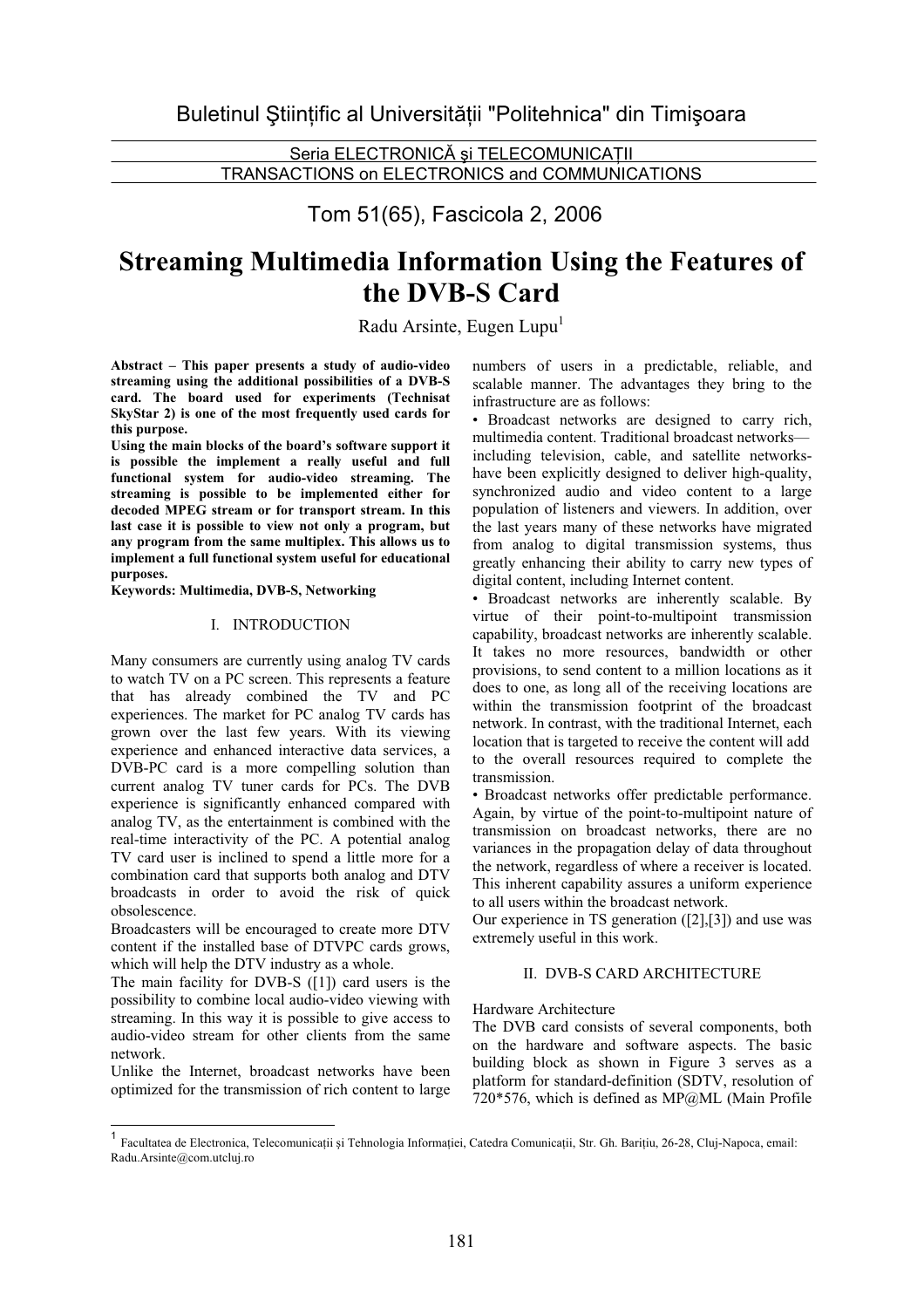at Mail Level)) television program decoding. The main schematic is close to the stand-alone version presented in [4].

A DVB PC card is composed form a channeldecoding module and a source-decoding module. The channel-decoding module deals with the transmission over the physical media and its main task is to deliver an error free signal to the source-decoding module. It is usually grouped under the term "forward error correction" (FEC) as it provides error detection and correction to the received signal.

On the other hand, the source decoding module descramble, demultiplex and decode the audio and video signal for reproduction. The main task of each functional module is presented in figure 3. The main tasks of source decoding, in a DVB PC-Card, are performed by the host processor (usually at least from Pentium III class).

We are briefly describing the functions of each module:



Figure 1. The Hardware Architecture of the DVB Card

#### 1. Tuner

 The tuner (sometimes known as the 'front-end'), generally select one of the RF (Radio Frequency) channel and converts it into IF (Intermediate Frequency).

2. ADC (Analogue to Digital Converter)

 The ADC receives the analogue signals and converts it into a digital signal for QPSK processing. 3. QPSK Demodulation

 This is the key element in the channel decoding process: It performs digital demodulation and half-Nyquist filtering, and reformatting/demapping into an appropriate form for the FEC circuit. It also plays a part in the clock and carrier recovery loops, as well as generating the AGC (automatic gain control) for control of the IF and RF amplifiers at the front end. 4. FFT (Fast Fourier Transform) processor

 The FFT processor provides timing and frequency synchronization, channel estimation and equalization, generation of optimal soft decisions using the channel state information, symbol and bit de-interleaving.

5. Forward Error Correction (FEC)

 The FEC block performs de-interleaving, Reed-Solomon decoding and energy dispersal derandomizing. The output data are the 188 bytes transport packets in parallel form (8 bit data, clock and control signals). The channel-decoding module is highly integrated and it is usually offered as a single chip solution (module 2 to 5).

Software Architecture

 The software required to power the DVB set-top boxes or PC cards is apparently more complex than the hardware requirement since most of the hardware are already highly integrated. An example of the software model used for the development is presented in figure 2.



Figure 2: Software Architecture for the DVB-S Card

 The task of decoding is mainly done in hardware, the software deals with configuring these devices upon power up and to handle user requests. Most of the software modules are required to program the EPG (Electronic Program Guide) and Interactive TV (if included). Not all the components are required for a specific function (TV reception, for example), but the software driver could be updated permanently to match new requirements in functionality. Our experience in TS generation and use was extremely useful in this work.

#### III. STREAMING OPTIONS

Streaming information in a DVB-S based environment, is not different basically from a normal network-based information streaming. The main differences are related with a minimal bandwidth necessary to transfer al large amount of information,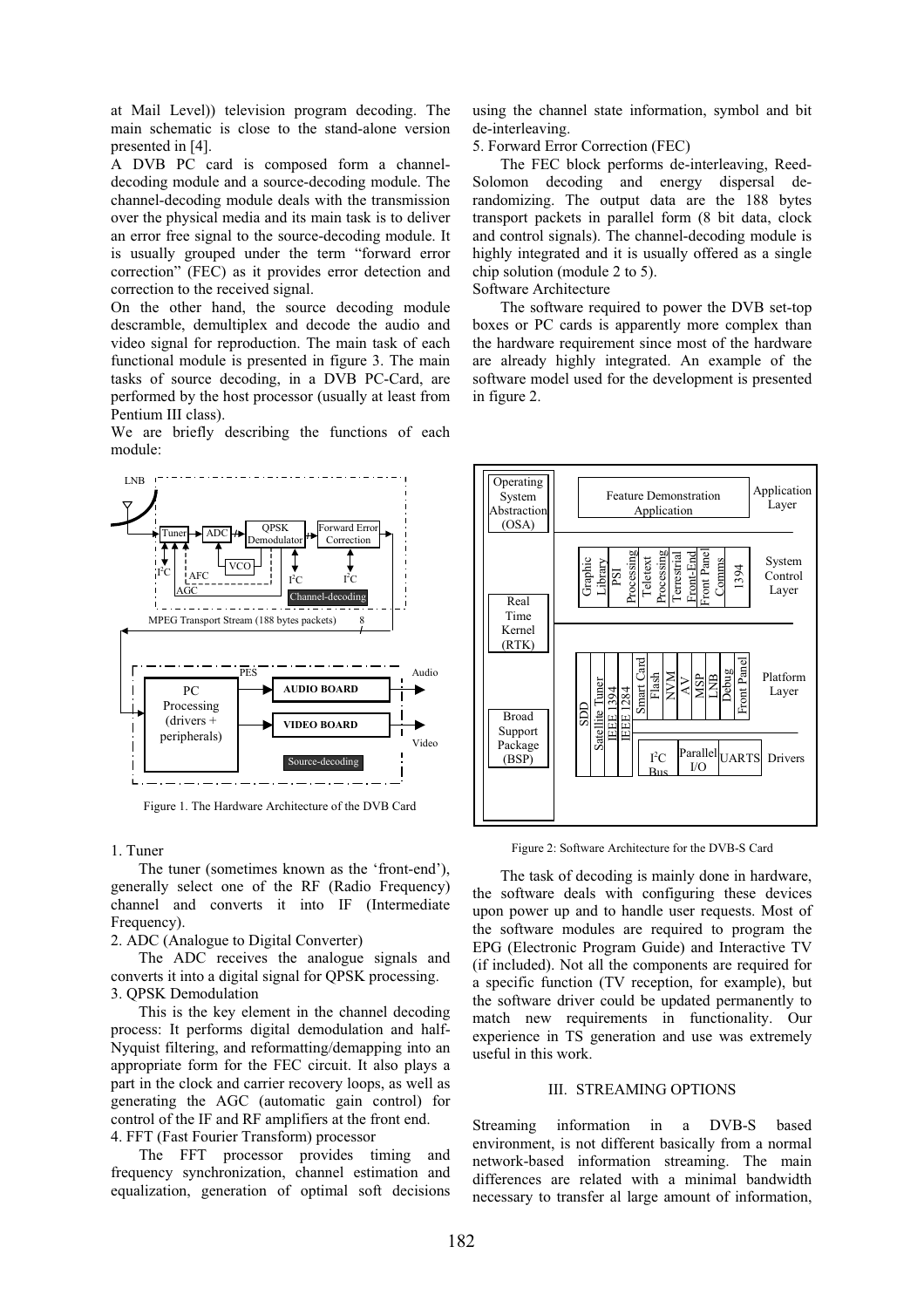characteristic to multimedia information. A rough estimation of the compression/storage ratio obtained by a common MPEG2 encoding is: 1.8Gbytes per



Figure 3.a Test connection using a switch

**PC Computer +DVB-S Card Server Client PC Dish+ converter UTP crossover cable Embedded Video Server** 

Figure 3.b Test connection using a direct cable

hour, for instance to store a full screen DVD in average quality on your harddisk. In terms of realtime streaming, this means about 4 Megabits per second (4Mb/s), which can also be quantified as 582 KiloBytes per second (582KB/s).

Here is a short explanation of the above calculations:

*1. 2GigaBytes of stored video /60 mins /60 secs = 596523 bytes per sec* 

*a. 596523 bytes per sec /1024 = 582 KB/s (Kilobytes per sec)* 

*2. 596523 bytes per sec \*8 = 4772184 bits per sec a. 4772184 bits per sec /1024 /1024 = 4 Mb/s (Megabits per sec)* 

Hardware configuration

The test server uses basic functions of the Video server.

The minimal configuration of the test system is composed from a server (PC system with DVB-S board) and a client (a normal PC). The proposed configurations are presented in Fig.3 (a and b), similar with the configurations presented in  $(5]$ ) or  $(6]$ ).

If this test system (involving a local network and a DHCP server – Fig. 3.a) is not possible to be implemented, it is possible to use a simplified version based on a direct connection using a UTP crossover cable (Fig.3.b).

#### Software configuration

The main element for streaming is the Server4PC utility (described also in [7]) delivered with SkyStar board. This utility must be configured properly to perform the requested tasks.

It is necessary to provide the IP-address of the network interface., the multicast stream is sent for for distribution. A common address used in most test applications is 192.168.0.1.

The second information, necessary for IP multicast is the multicast address and the port, where the stream is located. The multicast IP range is specified in RFC1112. Multicast IP address are defined to the range between 224.0.0.0 to 239.255.255.255. To send the stream to all clients from the subnet, it is necessary to use the multicast IP 224.0.0.1. The multicast port number, can be chosen in the range 0 and 65500. The first 1024 ports are reserved for IP services.

The main settings are presented in a screen capture from figure 4.

The server part uses a well-known program called VLC media Player, developed in VideoLAN project. The main screen of the program is presented in figure 5.

The VideoLAN project targets multimedia streaming of MPEG-1, MPEG-2, MPEG-4 and DivX files, DVDs, digital satellite channels, digital terrestial

| <b>Options</b>                                                                              |                 |                        |       | $\times$ |
|---------------------------------------------------------------------------------------------|-----------------|------------------------|-------|----------|
| Preferences:<br>The Options are changing the appearance and behaviour of the<br>DVR Viewer. |                 |                        |       |          |
| General Enhanced Teletext & EPG Recorder Direct Show Filters [ Control ]                    |                 |                        |       |          |
| <b>Directories</b>                                                                          |                 |                        |       |          |
| ∖Capture<br>Recorder:                                                                       |                 |                        |       |          |
| Timeshift:                                                                                  | <b>\Capture</b> |                        |       |          |
| <b>Settings</b>                                                                             |                 |                        |       |          |
| Output-Format:                                                                              |                 | Audio/Video PS (mpeg2) |       |          |
| $\nabla$ Split files after                                                                  |                 |                        |       | 00640 MB |
| <b>IP-Settings:</b>                                                                         |                 |                        |       |          |
| Network Interface:                                                                          | 192.168.238.238 |                        |       |          |
| IP-Address:                                                                                 | 224.0.0.1       |                        | Port: | 7792     |
|                                                                                             |                 |                        | Ok    | Cancel   |

Figure 4. DVB Viewer configuration



Figure 5. Main screen of VLC Media Player

television channels and live videos on a highbandwidth IPv4 or IPv6 network in unicast or multicast under many OSes. VideoLAN also features a cross-plaform multimedia player, VLC, which can be used to read the stream from the network or display video read locally on the computer under all